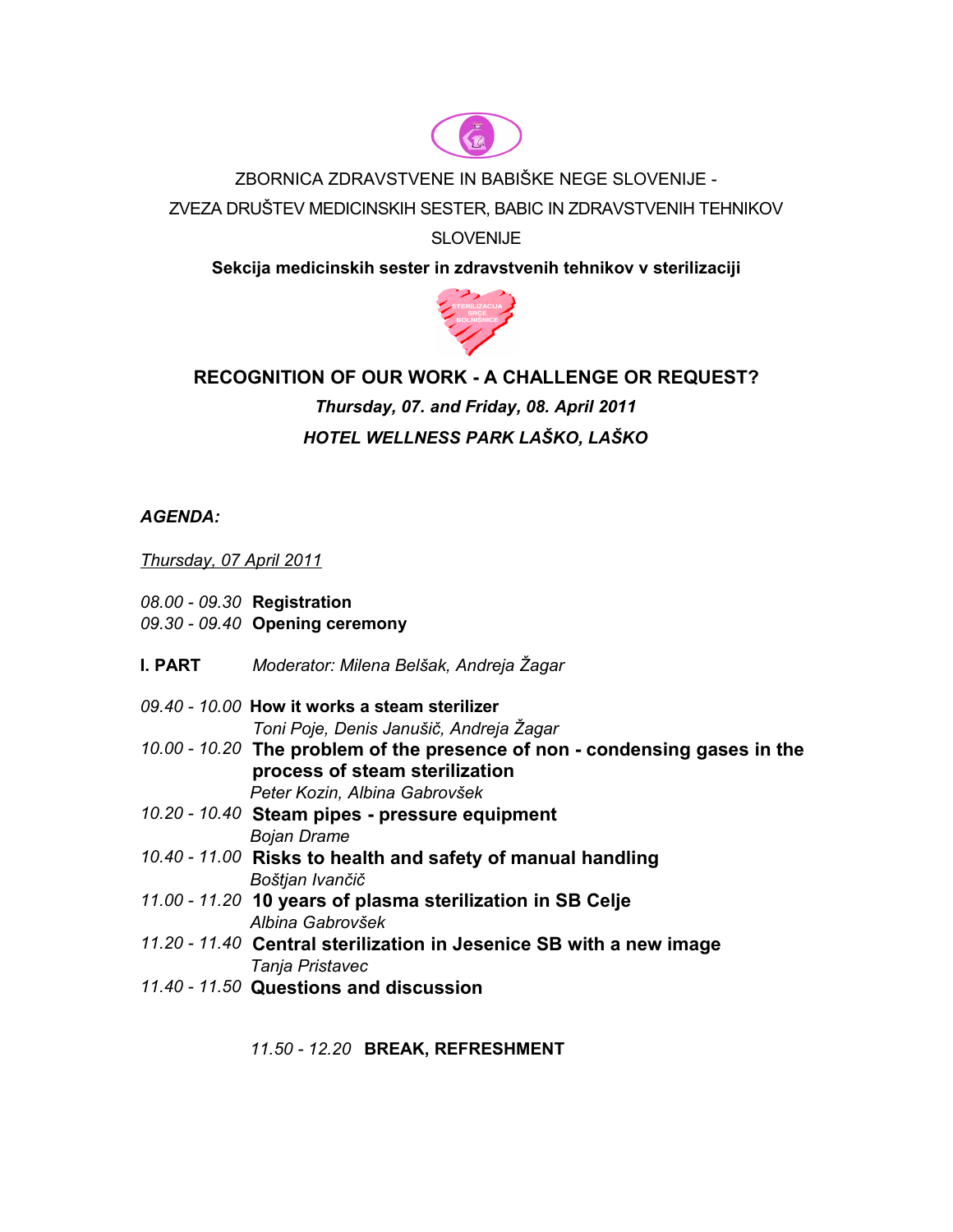- **II. PART** *Moderator: Darja Kukovič, Lilijana Tominec*
- *12.20 13.00* **The new method of low temperature sterilization** *Jost van Dornmallen, Univ. Sc. physicist, Head of Development and Education EU 3M*
- *13.00 13.20* **Robotic surgery** *Sandi Poteko, dr. med., Spec. Urologist*
- *13.20 13.40* **Cleaning and maintenance of robotic instruments** *Marija Šrimpf, RN*
- *13.40 14.20* **Issue with water quality and instrument reprocessing**  *Anthony Pellicci, Infection Control AB, Getinge*
- *14.20 14.30* **Questions and discussion**

*14.30 - 15.50 LUNCH*

- **III. PART** *Moderator: Irena Istenič, Nataša Piletič*
- *15.50 16.10* **Individual approach to the patient in collaboration sterilization and operating room – step to excellence** *Suzana Strnad*
- *16.10 16.30* **Electronic documentation of perioperative nursing** *Barbara Luštek, Marjeta Berkopec*
- *16.30 16.50* **Stress in domestic environments** *Renata Roban*
- *16.50 17.20* **Regular annual interviews project at SB Murska Sobota** *Mag. Zdenka Gomboc*
- *17.20 17.30* **Regular annual talks in practice** *Sandra Čarni*
- *17.30 17.40* **Questions and discussion**
- *17.40 17.55* **We go ahead - go with us?**

*20.00 DINNER*